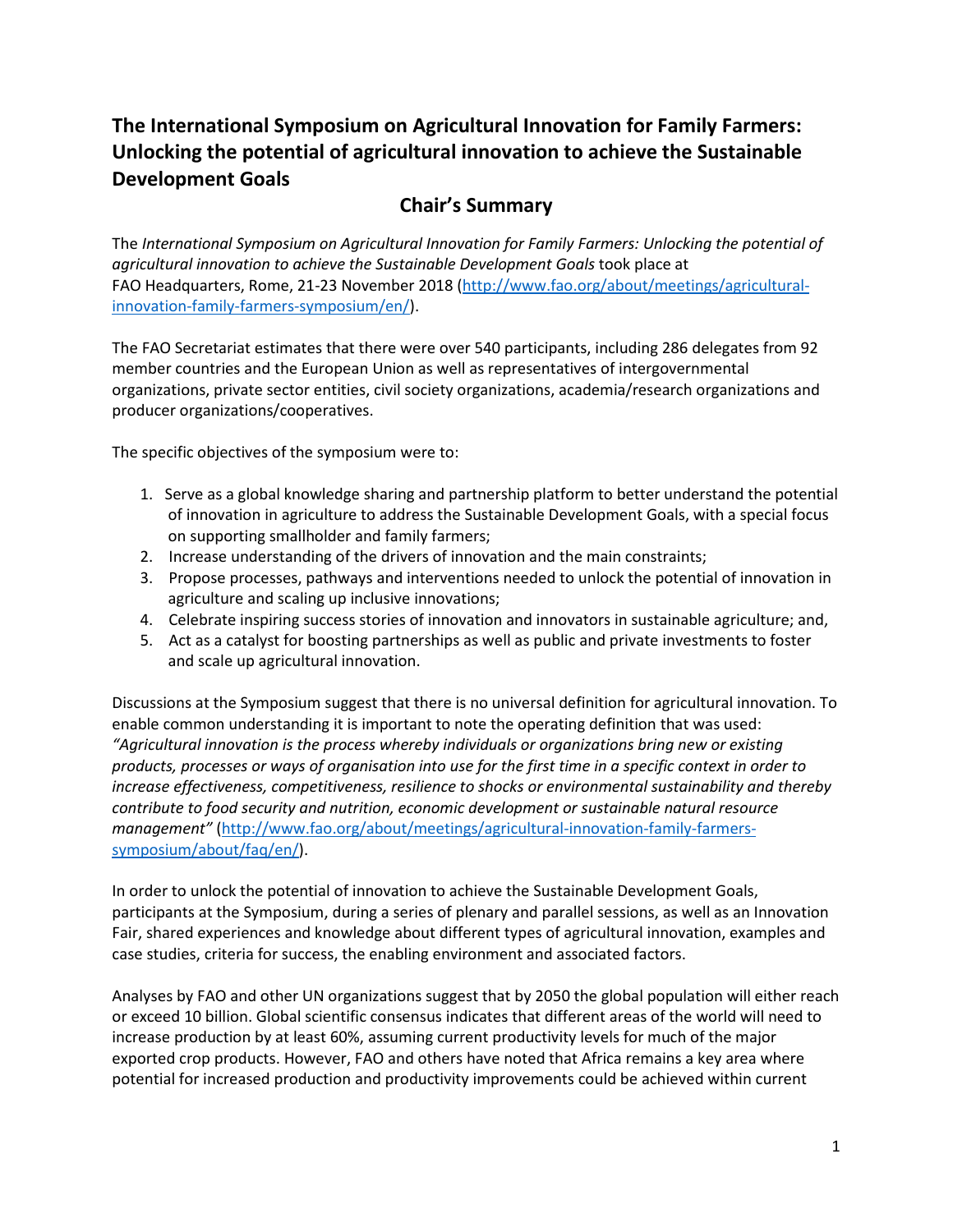available agricultural land. Accordingly, agricultural innovation becomes essential for sustainable adoption of information, scientific solutions and technologies for family farmers.

The Symposium recognized the central role of family farmers in agricultural innovation. With this key point in mind, the key outcomes that I have drawn from the Symposium are summarized as follows:

#### **Key Elements for Sustainable Agricultural Innovation**

- 1. Innovation requires long-term commitment by different actors, particularly for the sustainability of family farmers and enabling achievement of the Sustainable Development Goals.
- 2. Assessment of agricultural innovation systems (national and subnational) is required to inform appropriate interventions to unlock the potential of agricultural innovation for family farmers.
- 3. Innovative partnerships can accelerate transformation of agricultural innovation systems, recognizing that trust and equal recognition among partners/actors form the basis of successful partnerships.
- 4. Innovation is context-specific. Therefore, it is necessary to recognize the diversity of family farmers (including peasants, indigenous peoples, traditional communities, fisher folks, mountain farmers, livestock keepers and pastoralists as well as farmers on marginal lands) and their different needs in different contexts for the scaling up of innovation.
- 5. In order to achieve the Sustainable Development Goals, in particular SDG 2 (the Goal dedicated to ending hunger, improving food security and nutrition and promoting sustainable agriculture), scaling up innovations through partnerships and use of a diversity of context-specific approaches such as agro-ecology, agricultural biotechnologies and information and communication technologies (ICTs), among others, is required.
- 6. Demand-driven innovation processes are required, especially, to empower family farmers to innovate (e.g. capacity development in leadership, negotiation, advocacy, data analysis, collective action etc.).
- 7. Inclusiveness is essential for effective innovation (e.g. gender, youth, indigenous groups etc.), particularly through appropriate policies that must ensure no one is left behind.
- 8. Formal and informal mechanisms for networking, co-learning and co-creation, knowledge exchange and information sharing are necessary to accelerate innovation.
- 9. Key elements for successful adoption and use of innovation must lead to efficiency, profitability and the sustainability of family farmers.
- 10. Lessons from innovation experiences are an essential component for achieving the Sustainable Development Goals for family farmers and youth.

## **Recommendations**

- 1. There is a need to strengthen the capacity of family farmers to innovate, including through adaptation, sustainable use of knowledge systems, indigenous resources, scientific solutions, cocreation and learning.
- 2. To facilitate innovation, bridging institutions (or innovation facilitators) must be strengthened (effectiveness, efficiency and impact) to enable their role as facilitators for networking and multi-stakeholder dialogue for good governance within the ecosystem.
- 3. There is a need for inclusive research and education systems that facilitate innovation for family farmers. To achieve this requires commitments by multi-actors, particularly resources and active participation, to enable sustainable use of new and existing scientific solutions and approaches in the innovation system.